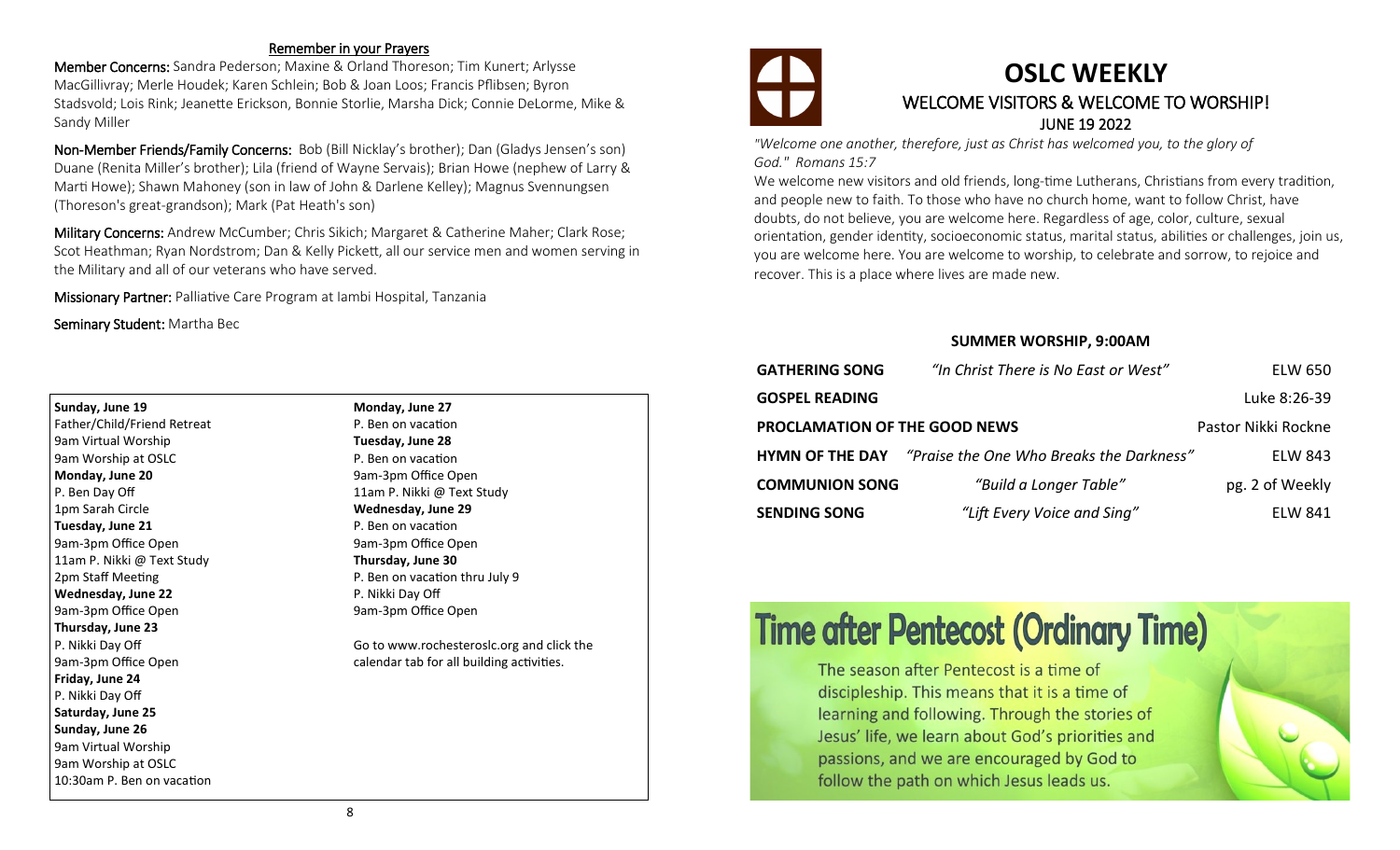## **CONGREGATIONAL COLLECTION JUNE/JULY**

#### **School Kits**

You can make 1 complete set or just buy individual items. Each kit contains:

- · 4-70 sheet notebooks of wide or college rule paper ( no loose paper)
- · 1-30 centimeter ruler, or a ruler with inches & centimeter
- · 1 pencil sharpener
- · 1 blunt scissors
- · 5-ball point pens (no gel ink)
- · 1-16 or 24 count box of crayons

Items can be left in the basket provided in the Narthex.

### **Volunteer Opportunities Can Be Found Posted on the Large Bulletin Board**

### **THANK YOUS**

Thank you for the beautiful card, the heart-felt message and the incredibly generous gift of money! I really miss my work at the church but my foot surgery makes it impossible for me to continue. Working in and around our beautiful building and serving the congregation was perhaps the best job I ever had. I look forward to worshipping in person with you all again very soon. Thank you again. -**Dave Eberhart**

We would like to thank everyone for all the wonderful items given to the Gift of Life Foundation. They really appreciated all of our gifts. **Women of OSLC**

#### Dear Our Savior's Lutheran Church,

Thank you for your generous gift to support the services of Lutheran Social Services of Minnesota (LSS). your contribution of \$500 will help us help our neighbors. **Jesse M. Stremcha,** CP & Chief Development Officer



**Build a Longer Table** 

Text: David Bjorlin, b. 1984 Music: NOËL NOUVELET, French carol Text © 2018 GIA Publications, Inc., giamusic.com. All rights reserved.

Duplication in any form prohibited without securing permission from copyright administrator or reporting usage under valid license.

Erasers, 2 1/2 in size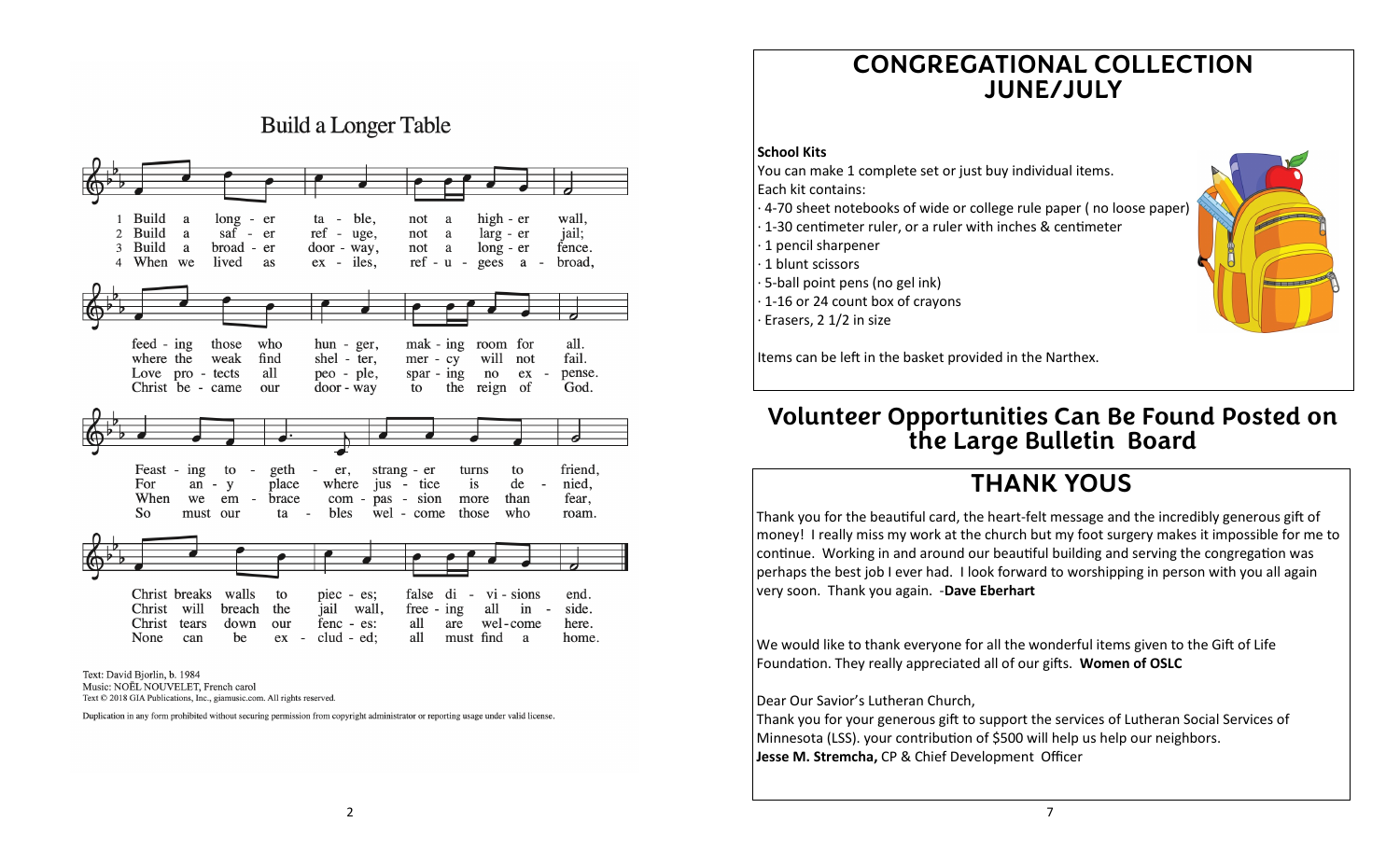# **EVENTS AT OSLC**

June 26—Outdoor Worship at OSLC July 31-Outdoor Worship at OSLC & Honker Outing August 28—Outdoor Worship at OSLC



#### HONKERS EVENT

July 31st - Join your Our Savior's friends to watch the Rochester Honkers on July 31 at 5:05 pm.

It is a fun way to hang out with friends and cheer the hometown team. Go to the link below to get seats in the OSLC section:

https://rochester-[honkers.nwltickets.com/Tickets/SelectPromoSeats?PromoCode=OSLC](https://rochester-honkers.nwltickets.com/Tickets/SelectPromoSeats?PromoCode=OSLC)

The \$17.50 ticket includes a \$10 food voucher! Children age 3 and under who won't use a seat get in free. Pay right on-line and download your tickets. If you are unable to purchase tickets online, contact the church office.



#### FAIR TRADE MARKET

The Market will be held on October, 7th, 8th and 9th. Please contact Bill Nicklay-269 -2336 or Megan Valen-951-0664 if you have any questions regarding the Market.



OUTDOOR WORSHIP AT OSLC June 26 & July 31



### **Our Savior's Lutheran Church**

2124 Viola Rd NE Rochester, MN 55906 www.rochesteroslc.org

> **Evangelical Lutheran Church in America** God's work. Our hands.

#### OFFICE HOURS & CONTACT INFORMATION

The office is open Tuesday, Wednesday & Thursday, 9:00am to 3pm Joanne is working from home on Mondays and Fridays, available by email. Office—289-3021; Website: www.rochesteroslc.org Pastor Ben Loven-bloven@rochesteroslc.org; cell 701-580-1559 Pastor Nikki Rockne-pnikki@rochesteroslc.org cell 507-398-7710 Joanne Hamilton, Office-office@rochesteroslc.org Greg Henderson, Director of Music—music@rochesteroslc.org Carole Joyce, Family Ministry Consultant—carole35@charter.net Katie Zahasky, Prayer Chain—254-7894 or ktzahasky4@gmail.com

#### WORSHIP ASSISTANTS

Organist/Pianist: Greg Henderson Sound Board Engineer: 9:00am Worship—Tim Pickett **Offering Counters: Bruce & Tammy Olson** Ushers: 9:00am Worship—Bruce & Tammy Olson Communion Assistants: Pam Shulze & Altar Guild Member: Diana Schroeder

Pastor Ben's Open Door Hours: Tue. 10-11am, Wed. 1-3pm, Fri. 10-11am Pastor Nikki's Open Door Hours: Mon. 10am-12pm, Wed. 10am-12pm

We have set aside these times to specifically be in the office and available for conversation, but please note that meetings, visits, vacation time or pastoral emergencies may pull us away from our scheduled office hours.



Scan the QR code for easy giving.